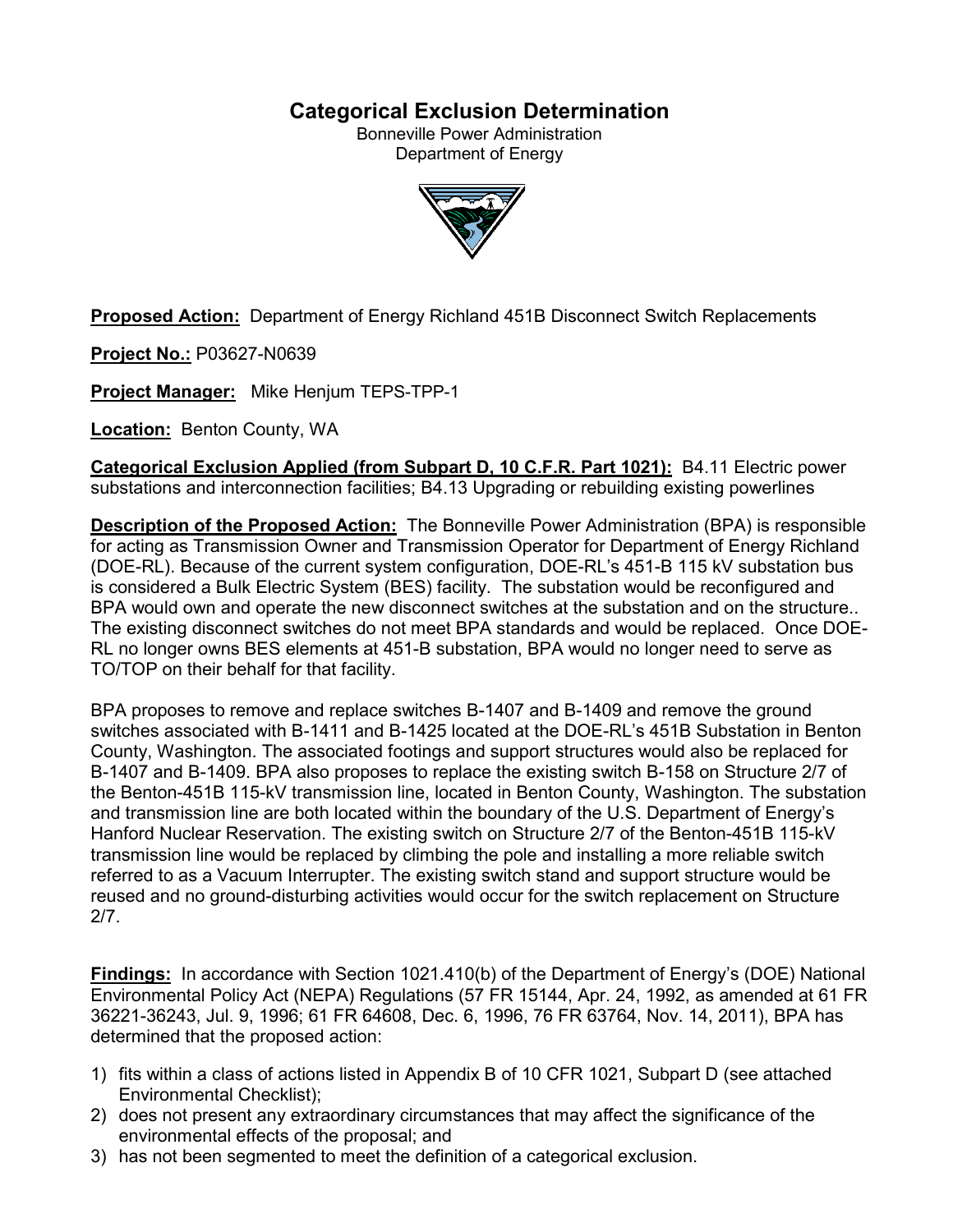Based on these determinations, BPA finds that the proposed action is categorically excluded from further NEPA review.

*/s/ Christopher H. Furey* Christopher H. Furey Environmental Protection Specialist

Concur:

*/s/ Sarah T. Biegel April 7, 2022* Sarah T. Biegel Date NEPA Compliance Officer

Attachment(s): Environmental Checklist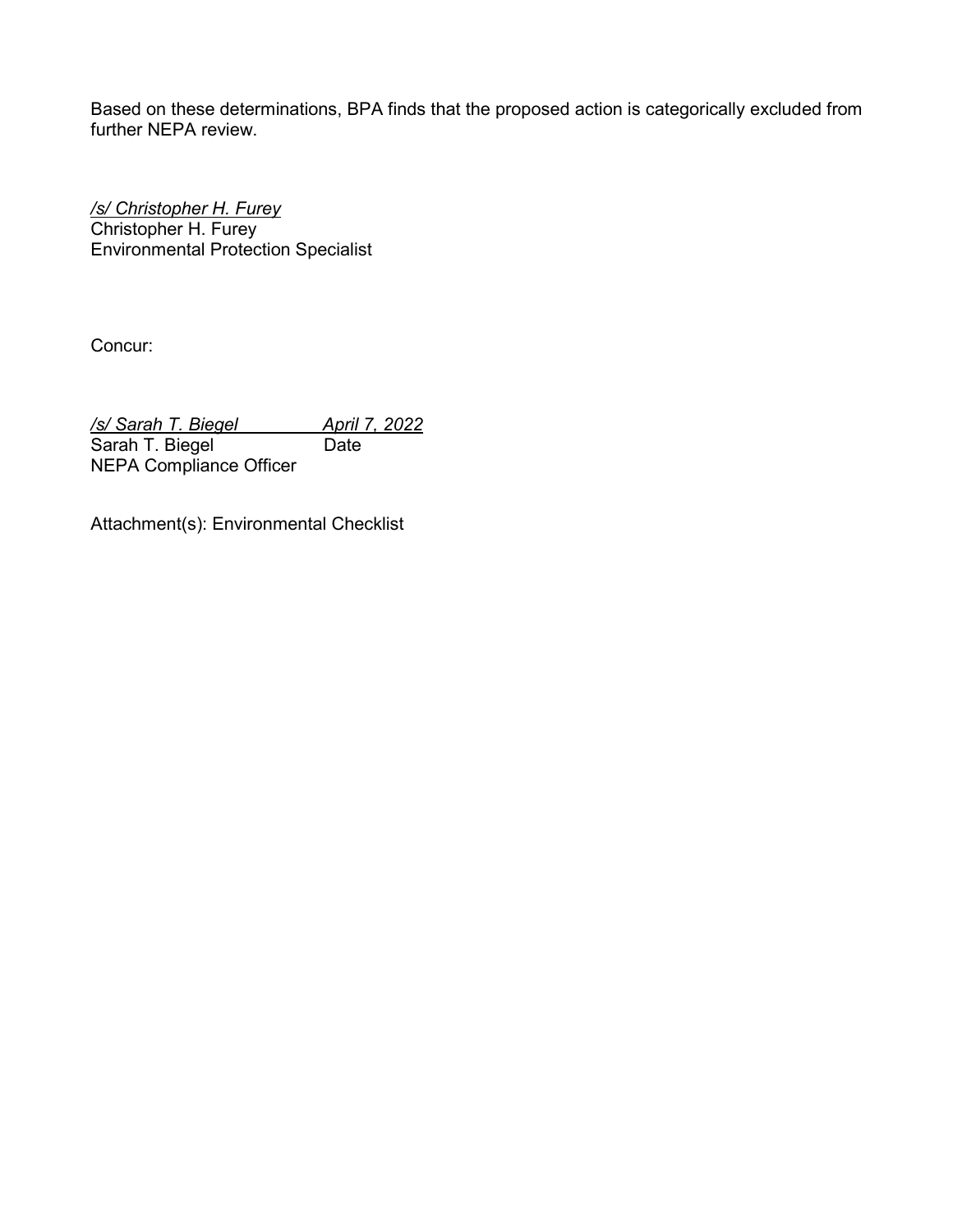# **Categorical Exclusion Environmental Checklist**

This checklist documents environmental considerations for the proposed project and explains why the project would not have the potential to cause significant impacts on environmentally sensitive resources and would meet other integral elements of the applied categorical exclusion.

# **Proposed Action:** DOE RL 451B Disconnect Switch Replacements

# **Project Site Description**

The removal and replacement of switches B-1407 and B-1409 and removal of the ground switches associated with B-1411 and B-1425 would occur in the fenced gravel area of the Department of Energy's 451 B Substation in Benton County, WA. The associated footings and support structures for B-1407 and B-1409 would also be replaced in the substation. The replacement of existing switch B-158 would occur on Structure 2/7 of the Benton-451B 115-kV transmission line in Benton County. The structure is accessible from an existing access road near the rail line. The substation and transmission line structure are both located within the boundary of the U.S. Department of Energy's Hanford Nuclear Reservation. The area around the substation and transmission line is arid with limited vegetation with no residences nearby. The Columbia River and the closest wetland are over 1.9 miles east of Structure 2/7 and over 4.4 miles east of the substation. Irrigated farming parcels are located over 2 miles east of Structure 2/7 and 4.5 miles from the substation.

# **Evaluation of Potential Impacts to Environmental Resources**

## **1. Historic and Cultural Resources**

Potential for Significance: No

Explanation: BPA archaeologist and historian reviewed the proposed activities and determined, per 36 CFR 800.3(a)(1), that this undertaking is a type of activity that does not have potential to cause effects on historic properties, assuming such historic properties were present.

# **2. Geology and Soils**

Potential for Significance: No

Explanation: Some ground-disturbing work would take place within the fenced substation to replace the ground switches. No ground disturbance for the switch replacement on Structure 2/7 on the transmission line. No specific geological concerns with no adverse impacts to soils and geology. Soil handling at the substation would follow appropriate protocols.

Notes:

• Use of BMPs for dust and soil control would be expected to be used. Coordinate with the EP environmental lead for soil handling at the substation located on the Hanford Nuclear Reservation.

## **3. Plants (including Federal/state special-status species and habitats)**

Potential for Significance: No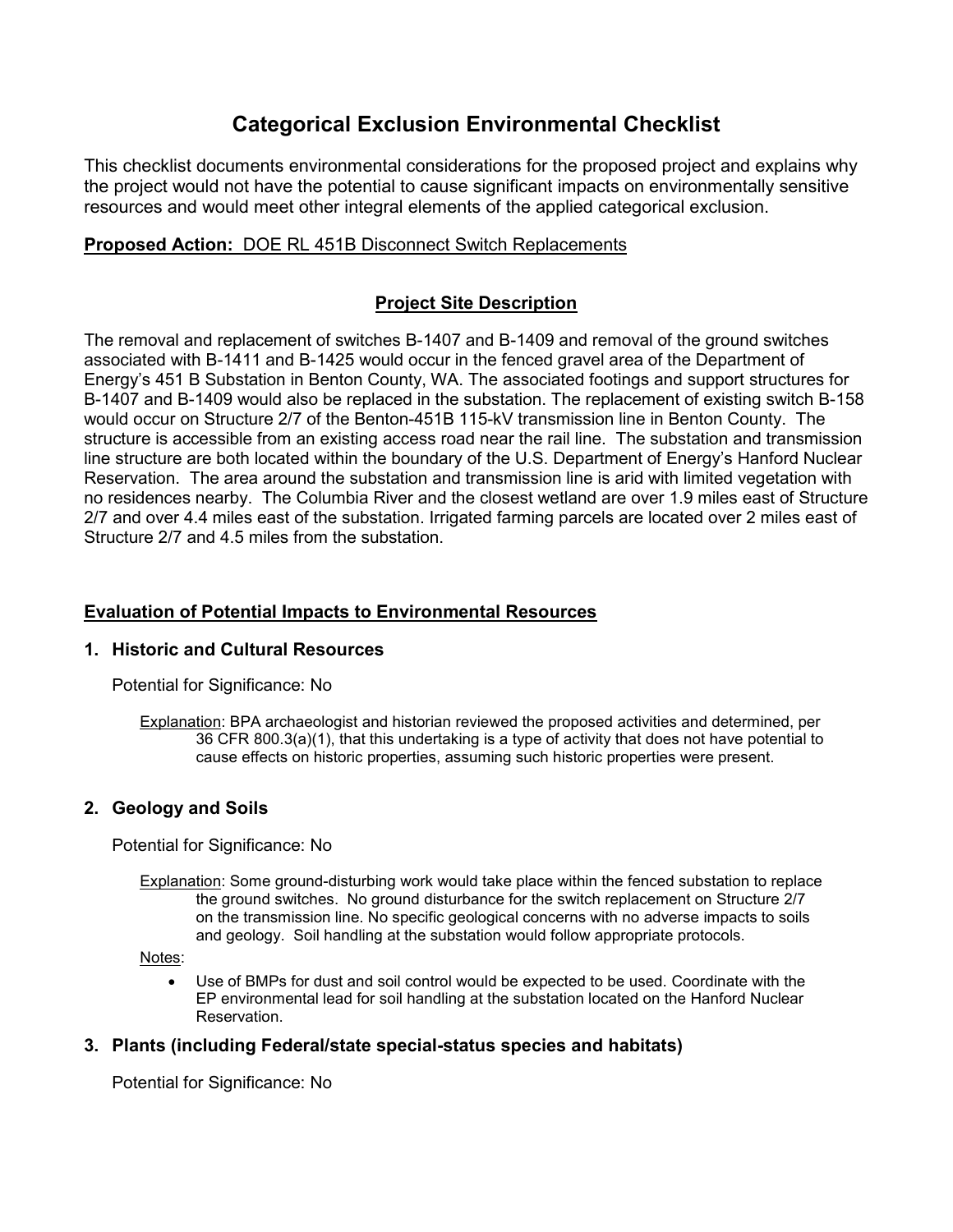Explanation: The project area at the substation is a fenced area with no plants. The area around Structure 2/7 is next to an access road with limited to no vegetation. No adverse impacts to plants are expected.

#### **4. Wildlife (including Federal/state special-status species and habitats)**

Potential for Significance: No

Explanation: The project area at the substation is a fenced area. The area around Structure 2/7 is next to an access road with limited to no vegetation. No adverse impacts to wildlife or habitat are expected.

### **5. Water Bodies, Floodplains, and Fish (including Federal/state special-status species, ESUs, and habitats)**

Potential for Significance: No

Explanation: No stream or other water bodies are within 1.9 miles of the project area. No adverse impacts to waterbodies, floodplain, or fish are expected.

Notes:

• Use of BMPs for dust and erosion control would be expected to be used at the project site.

#### **6. Wetlands**

Potential for Significance: No

Explanation: The project area is arid, with no wetlands on or adjacent to it. No adverse impacts to wetlands are expected.

#### **7. Groundwater and Aquifers**

Potential for Significance: No

Explanation: The shallow digging within the substation for replacement of the ground switches is not expected to affect groundwater or the aquifer. No adverse impacts to groundwater or aquifers are expected.

Notes:

• Any excess soil would need to be handled and disposed of appropriately in coordination with the EP environmental lead.

#### **8. Land Use and Specially-Designated Areas**

Potential for Significance: No

Explanation: The proposed action to replace the disconnect switches would not change the existing land use.

#### **9. Visual Quality**

Potential for Significance: No

Explanation: There would be limited visual changes to the project area or surrounding environment by the installation of the new equipment at the substation and on transmission line Structure 2/7.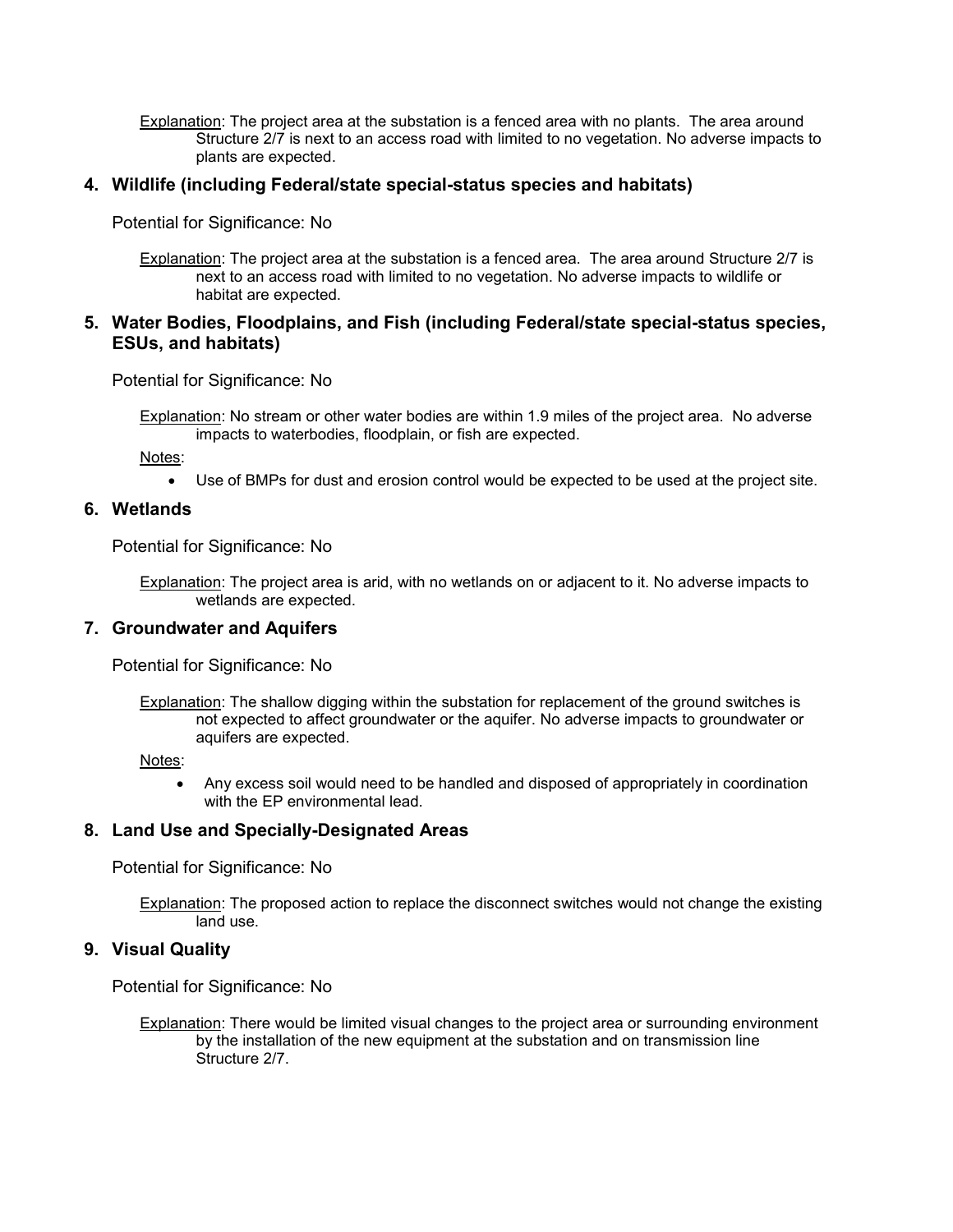#### **10. Air Quality**

Potential for Significance: No

Explanation: A small amount of dust and vehicle emissions would occur during installation.

Notes: Soil disturbance and handling should be coordinated with the EP environmental lead to avoid any air quality issues for workers.

#### **11. Noise**

Potential for Significance: No

Explanation: Some temporary noise from equipment and vehicle use during installation. No adverse impacts from noise are expected.

#### **12. Human Health and Safety**

Potential for Significance: No

Explanation: No direct impacts expected for this work to be conducted by qualified personnel. Soil handling shall be coordinated with the EP environmental lead.

#### **Evaluation of Other Integral Elements**

The proposed project would also meet conditions that are integral elements of the categorical exclusion. The project would not:

**Threaten a violation of applicable statutory, regulatory, or permit requirements for environment, safety, and health, or similar requirements of DOE or Executive Orders.**

Explanation: N/A

**Require siting and construction or major expansion of waste storage, disposal, recovery, or treatment facilities (including incinerators) that are not otherwise categorically excluded.**

Explanation: N/A

#### **Disturb hazardous substances, pollutants, contaminants, or CERCLA excluded petroleum and natural gas products that preexist in the environment such that there would be uncontrolled or unpermitted releases.**

Explanation: Radiation (RAD) surveys/testing will need to be performed for any soil, concrete, asphalt, wood poles, or similar that requires disposal from the project area. Wood poles will need to be RAD tested and cleared before they can be removed from Hanford for disposal. All soils, concrete, and asphalt are managed by Hanford and disposed within Hanford at Pit 9. Coordination of these surveys and disposal processes must occur through BPA's Substation Operations and Pollution, Prevention, and Abatement team.

## **Involve genetically engineered organisms, synthetic biology, governmentally designated noxious weeds, or invasive species, unless the proposed activity would**